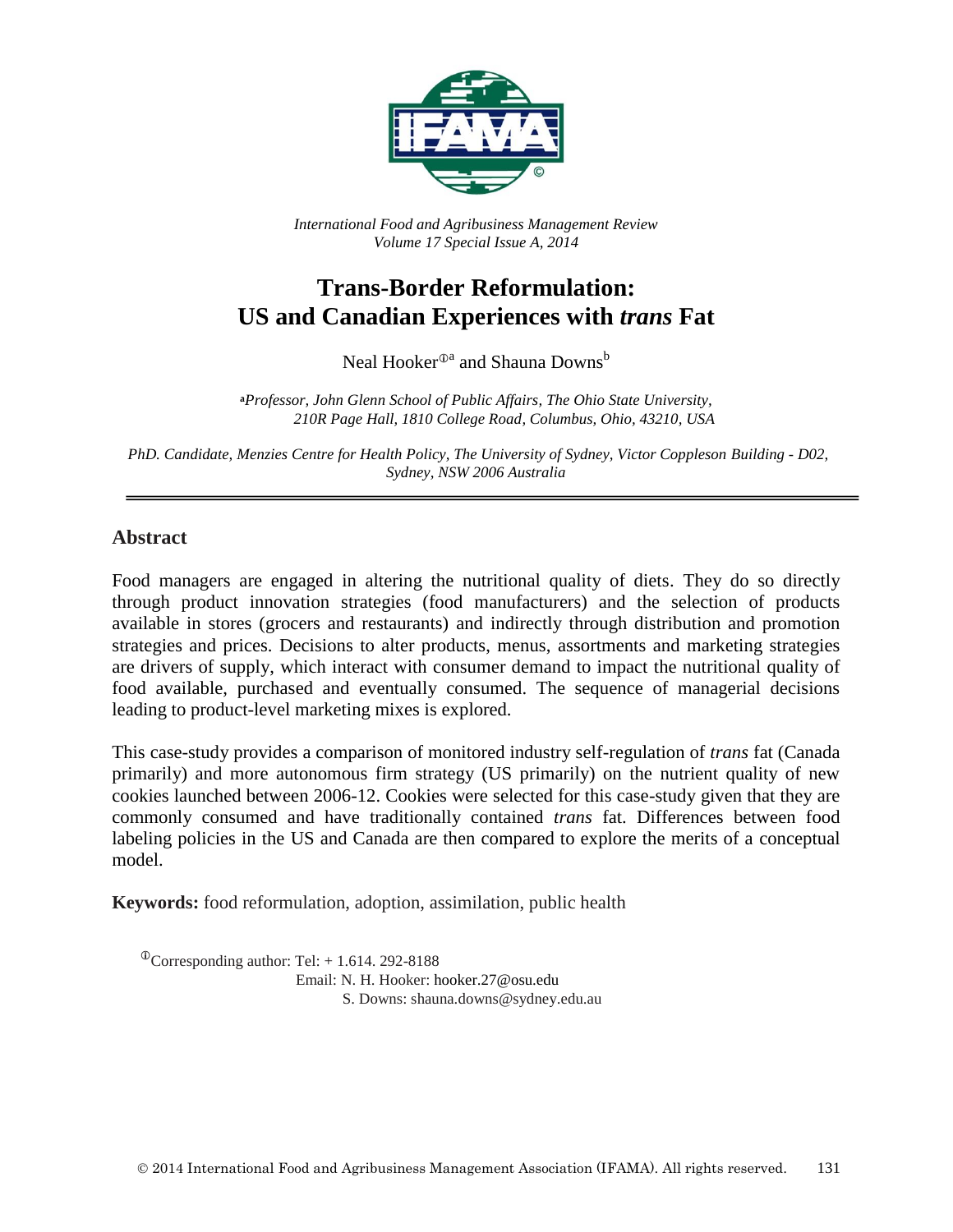### **Introduction**

Product innovation and reformulation has the potential to improve diet quality, provided that consumers purchase and consume adjusted products. Reformulation and launch of novel products with better quality lipid ingredients serves as a simple test of managerial response to food policy. Do managers respond to changes in labeling policy? This case study explores two nuances of the role of managers in shaping food demand, diet and health - adapting to the local environment and the role of voluntary initiatives. We conducted a comparative study of the responses of managers in the US and Canada to similar policy approaches. The main difference between the approaches taken by the two countries was the Canadian government's threat of additional legislation if managers did not comply with voluntary *trans* fat limits in food by 2009. However, many cookies are available for sale on both sides of the border. Thus, certain managerial decisions may impact the availability of *trans* fat in both nations. We explore if there were different food innovation responses in the US and Canada.

To impact public health through food innovation at least five sequential steps in managerial decision making play a role (see Figure 1). 1) Managers need to be aware of external/internal, demand/supply or policy drivers of change (diffusion); 2) when, and how will new ingredients be used (adoption); 3) how much will processing and product characteristics be changed (assimilation); 4) will these changes be consistent (adherence); and finally, 5) what balance of marketing strategies will distribute, communicate and value these product changes? Merging traditional industrial organization (Structure-Conduct-Performance) and population health (belief-behavior-cues to action) frameworks into the theory of diffusion of innovation (Rogers, 2003) we present a conceptual model of a path towards the impact of these managerial decisions on food demand, diet and health. This model is presented within the context of a particular public health-food innovation dynamic and comparative study – *trans* fat in the US and Canada (Schleifer 2011, 2012 and 2013).

### **Background**

The World Health Organization (WHO) has acknowledged the role that the private sector can play in limiting the levels of saturated and *trans* fat in processed food products, through product reformulation (WHO 2004). These innovations need to be part of broader efforts to improve the quality of the food supply, inform and educate consumers in order to reduce the risk of dietrelated chronic disease (WHO 2004).

Artificial *trans* fat is produced through the process of hydrogenation resulting in a stable fat that can withstand repeated heating at high temperatures while providing an extended shelf life. Although it was previously favored by the food industry because of these properties, its consumption has been associated with an increased risk of cardiovascular disease (Teegala et al. 2009, Mozaffarian et al. 2009). In response to these public health consequences various efforts to remove *trans* fats from the global food supply have been attempted. Unlike any other food component artificial *trans* fats serve no beneficial nutrition purpose and their consumption should be reduced as much as possible (Uauy et al. 2009). In order to maximize health gains from removing *trans fat*, the WHO recommends replacing it with unsaturated fats (WHO 2004 and 2013). Indeed, the US Food and Drug Administration (FDA) has recently proposed a policy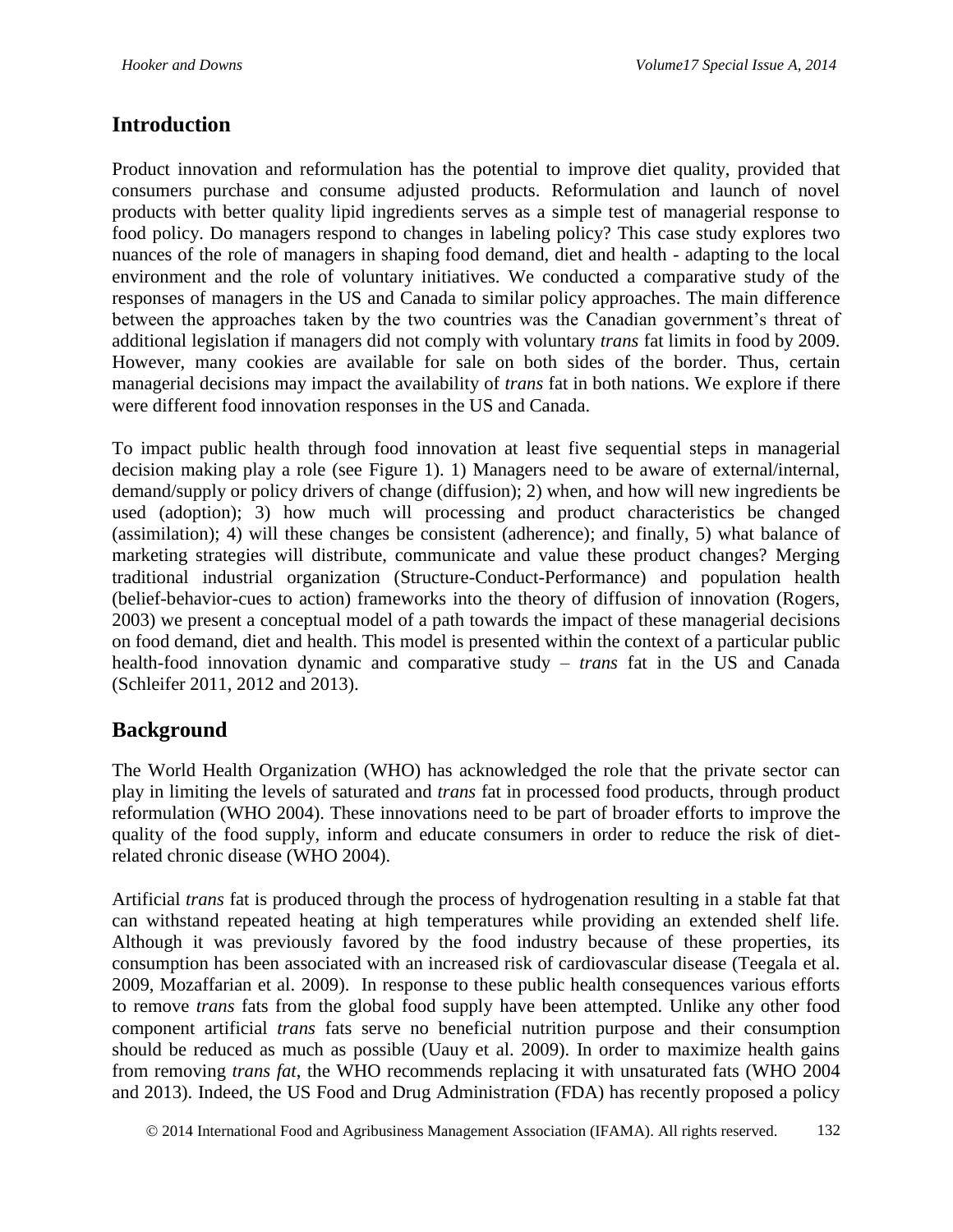which would categorize partially-hydrogenated vegetable oils (PHVOs) as unsafe, requiring premarket approval for their continued use (FDA 2013). Food processing firms can (and in the future may have to) help improve diet quality by reducing the use of certain fats while controlling the level of other nutrients. This paper tracks managerial responses to the inclusion/standardization of *trans* fat information on food labels in the US and Canada.

The US and Canada chose subtly different strategies to promote the reduction of artificial *trans* fat in processed foods. Both included *trans* fats on Nutrition Facts panels around the same time (December 2005/January 2006 for Canada/US respectively). The US selected a threshold of 0.5g/serving above which products could not claim on the front of the pack to be *trans* fat free. Canada selected a more restrictive threshold of 0.2g/serving in addition to the more binding constraint of less than 2g/serving for the sum of *trans* and saturated fat<sup>1</sup>. In addition, Health Canada adopted the recommendations of the *Trans Fat Task Force* setting two public health goals to be met by 2009 (Health Canada, 2006):

- 1. Limit the *trans* fat content of vegetable oils and soft, spreadable margarines to 2% of the total fat content, and
- 2. Limit the *trans* fat content for all other foods to 5% of the total fat content, including ingredients sold to restaurants.

Although the Canadian Government had threatened legislation if the food industry didn't meet the recommendations by 2009, neither nation chose to ban *trans* fats in processed foods unlike other countries worldwide (Downs et al. 2013). The US and Canada opted for a collaborative, industry partnership and communication approach. Similar efforts, such as the provision of front of pack nutrition marketing messages (Van Camp et al. 2012b) have met with mixed success. Further, the recent move by the FDA suggests that the US will now take a stronger regulatory approach (FDA 2013).

This voluntary environment provided opportunities for managerial responses at various stages of the food supply chain. This can be characterized by the speed, nature, and completeness of product and process innovation and the set of marketing strategies selected by food firms operating in each nation, retailers and food manufacturers' alike.

The FDA adopted this policy in 2003 in response to a petition from the Centre for Science in the Public Interest and to published studies linking *trans* fat intakes with increased cholesterol levels in blood (FDA 2003). The FDA adopted labeling policies in 2003 and Health Canada in 2004 in order to provide consumers with additional standardized product information needed to make healthier food choices. As both countries adopted regulation a few years prior to it being implemented, companies likely started reviewing *trans* fat in their products prior to the deadline for compliance. In 2001-02, 42% of cookies sold in the US used PHVOs as their main oil ingredient and by 2005-06 this had already dropped to 15% (Unnevehr and Jagmanaite 2008). Heath Canada (2006) suggested cookies were "easy" (for firms) to find an alternative for *trans* fat, while cautioning that consumers might be led into choices with a higher saturated fat content.

 1 Serving size for cookies is 30g in the US and 30-40g in Canada.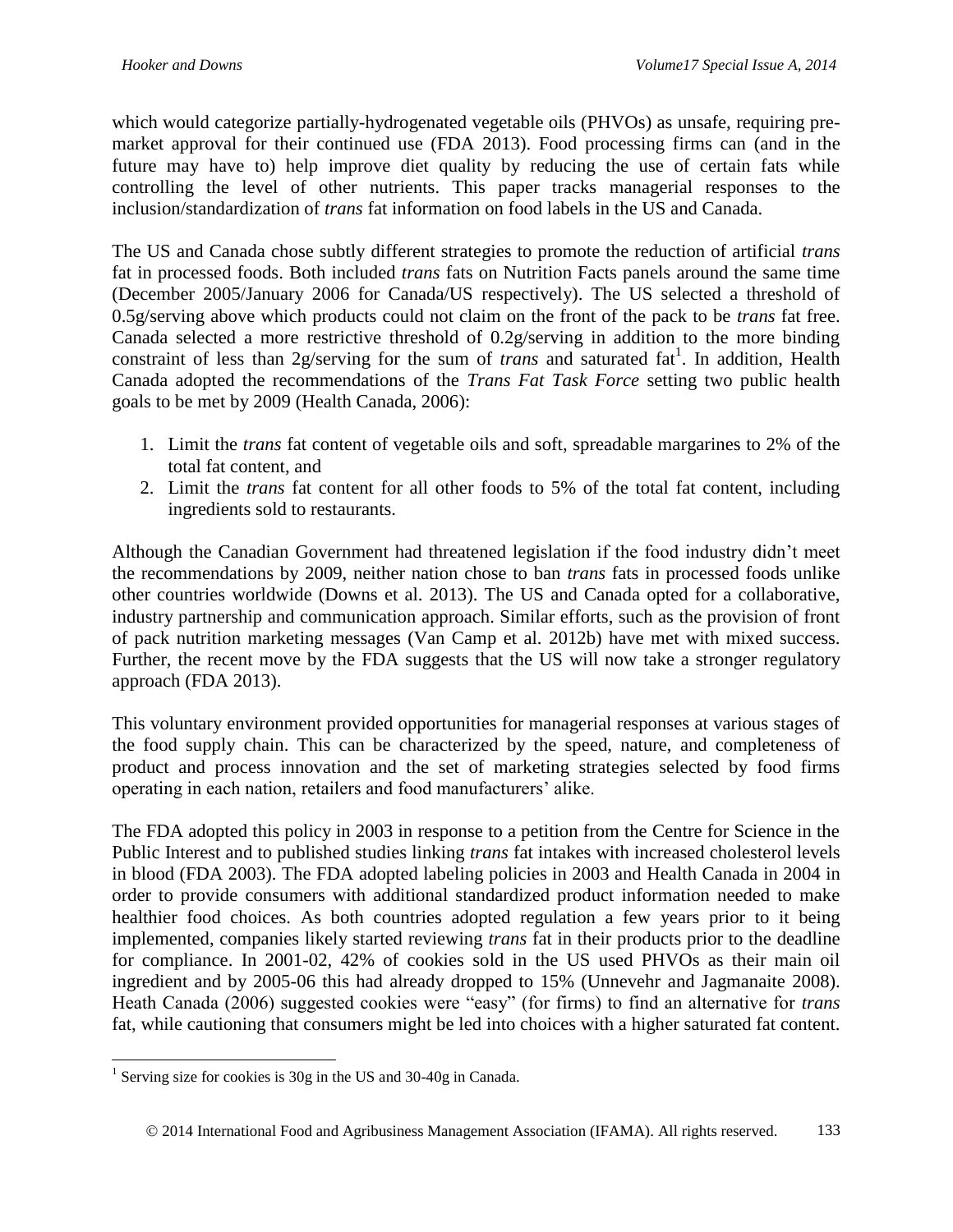Our study builds on Rahkovsky et al. (2012) and Van Camp et al. (2012a) for the US and Ratnayate et al. (2009) and Health Canada (2006) for Canada which document initial reductions in *trans* fat content of processed foods prior to 2006.

There were likely three main market incentives which led to the reduction of *trans* fat in food over the period 2003-12: mandatory disclosure of *trans* fat information on food labels; product liability and lawsuits; and the banning of products by countries, states and cities (Unnevehr and Jagmanaite 2008). The media attention garnered by the labeling regulation and by *trans* fat bans in Denmark and New York City (which happened prior to 2006) likely contributed to increased consumer demand for low *trans* fat products, fueled by enhanced knowledge and awareness of *trans* fat (Eckel et al. 2009).

#### *What do we know about Food Innovation?*

Traditional studies of food innovation build from the *diffusion* literature (Rogers 2003) where an internal or external driver for change (or policy environment) raises the awareness of an issue, process or product attribute. Responding to this, managers and consumers are placed along the continuum of early adopter-mainstream-laggard. Such an approach can accommodate the joint supply and demand aspects of *adoption* so may be useful in this discussion where firms supply products in part due to consumer interest and also to increase awareness and demand. As a next step, Sporleder et al. (2008) and Shanahan et al. (2008) provide a basis to consider the combined processes of adoption and *assimilation* of food innovations using the context of the US National Organic Program. In this study both are prompted by a trigger, here the policy requirements of *trans* fat labeling. Think of the adoption decision as the selection of key inputs and food processing steps by the firm targeting *trans* fat (and saturated fat in Canada). Assimilation then considers the "spread" (or contagion) over the various products within a firms' portfolio as managers become aware of, recognize and then accept the benefits of the innovation.

An industrial organization Structure-Conduct-Performance model (e.g., Marion 1976; Porter 1987) might consider this a change in basic conditions, prompting a new pattern of conduct (innovation) and performance (change in diet quality) with feedback loops perhaps altering the structure of the (sub) sector. For example, a successful new cookie with low *trans* fat might garner consumer attention, sales and profit and then be mimicked by other brands. Cooper and Zmud (1990) add a focus on the use of the innovation within firms (and by extension consumers). The 6-step implementation process (initiation, adoption, adaptation, acceptance, routinization, and infusion) is more concisely packaged by Lewin (1951) as unfreezing, changing and refreezing. This might suggest that once change has been accepted (adoption), and once the next managerial decision of how much to implement this change (assimilation) is made that *adherence* through routinization (Cooper and Zmud 19990) or refreezing (Lewin 1951) will suggest the resultant level of compliance. This may not be the case if a new trigger or impetus for innovation (consumer demand, external competition or a new internal managerial decision) or novel feedback loop becomes important for a particular firm (e.g., adaptation highlights food processing concerns, ingredient sourcing, etc.). Again, firms may be placed at various stages along the early adopter-mainstream-laggard spectrum. As discussed by Henson and Heasman (1998) more research is needed to understand such compliance (policy) or more generally adherence (voluntary) decisions of food firms.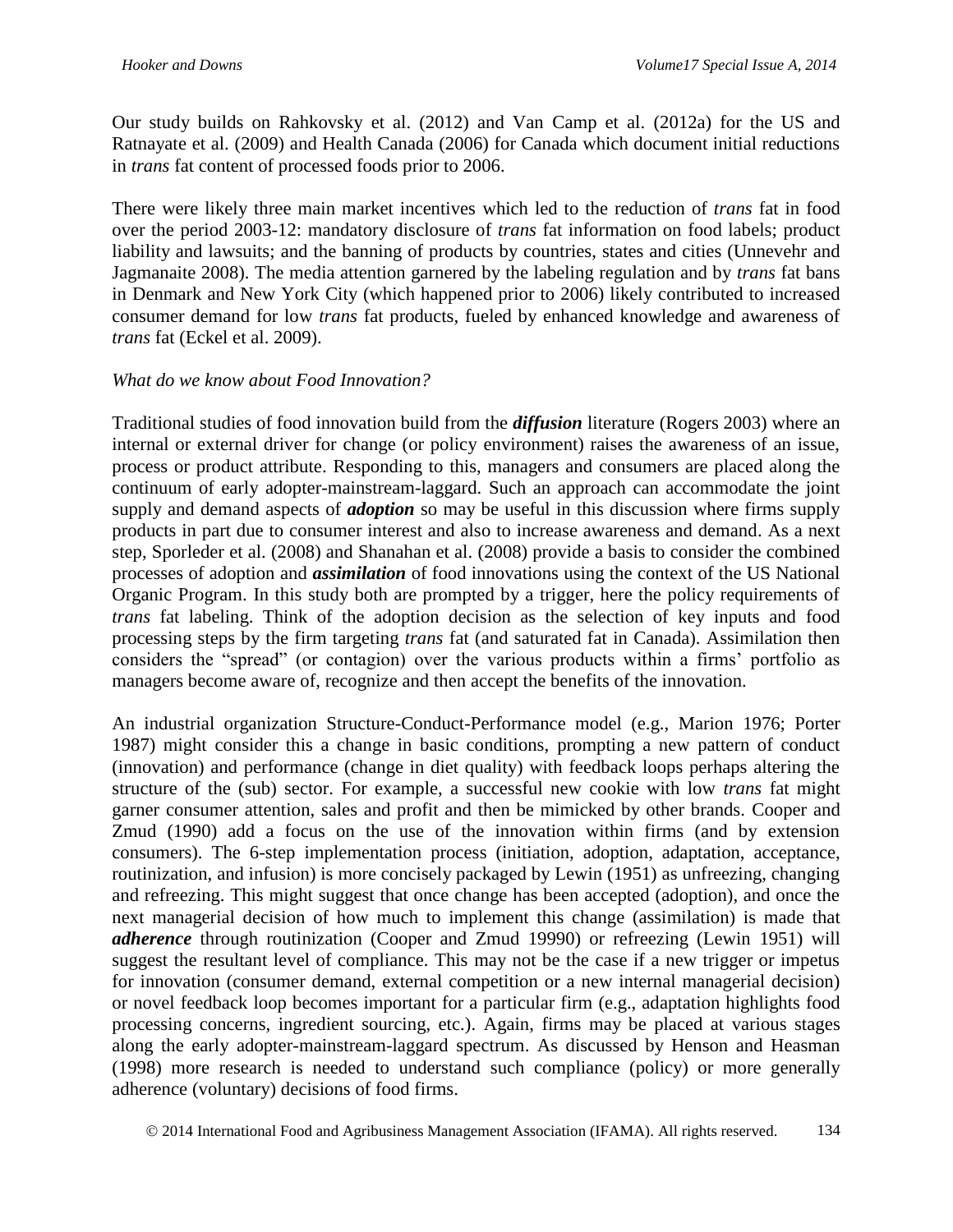Finally, from the perspective of managerial decision making, a *marketing* strategy is then designed to distribute, promote and value the innovation. Integrating an understanding of the population drivers of adoption of health behaviors (e.g., Cohen et al. 2000), prices, advertisements and locations (convenience) all interact with product strategies to encourage the selection (purchase) and use (consumption) of innovative foods.<sup>2</sup> However, it is important to note that the conceptual model is part of a broader process of change that remains under studied. A schematic of this sequence of managerial decisions is presented in Figure 1. This conceptual framework will be applied to the findings of the case-study.



**Figure 1.** Conceptual Model: DAAAM A Process of Change

## **Objective**

The overall objective of this study was to determine whether the different approaches to reduce *trans* fat in cookies implemented in the US and Canada altered the degree and speed of diffusion, adoption, assimilation, adherence and marketing of food innovations by firms. To do this we examined: 1) the nutrition composition and type of oil used, 2) the presence of front of pack nutrition claims, and 3) cookie prices.

### **Methods**

 $\overline{a}$ 

The Mintel/GNPD (Global New Products Database) data were used to examine new cookies (all types of sweet biscuits/cookies) launched in the US and Canada between 2006 and 2012. GNPD documents a rich array of new product information and is used for competitor tracking between

 $2^{2}$  An extension of this framework might consider lessons from the TAM – Technology Acceptance Model (Davis et al., 1989) which relies upon the perceptions and realizations of usefulness and ease of use. The perceptions of all stakeholders; firms, consumers and policy makers would need to be incorporated.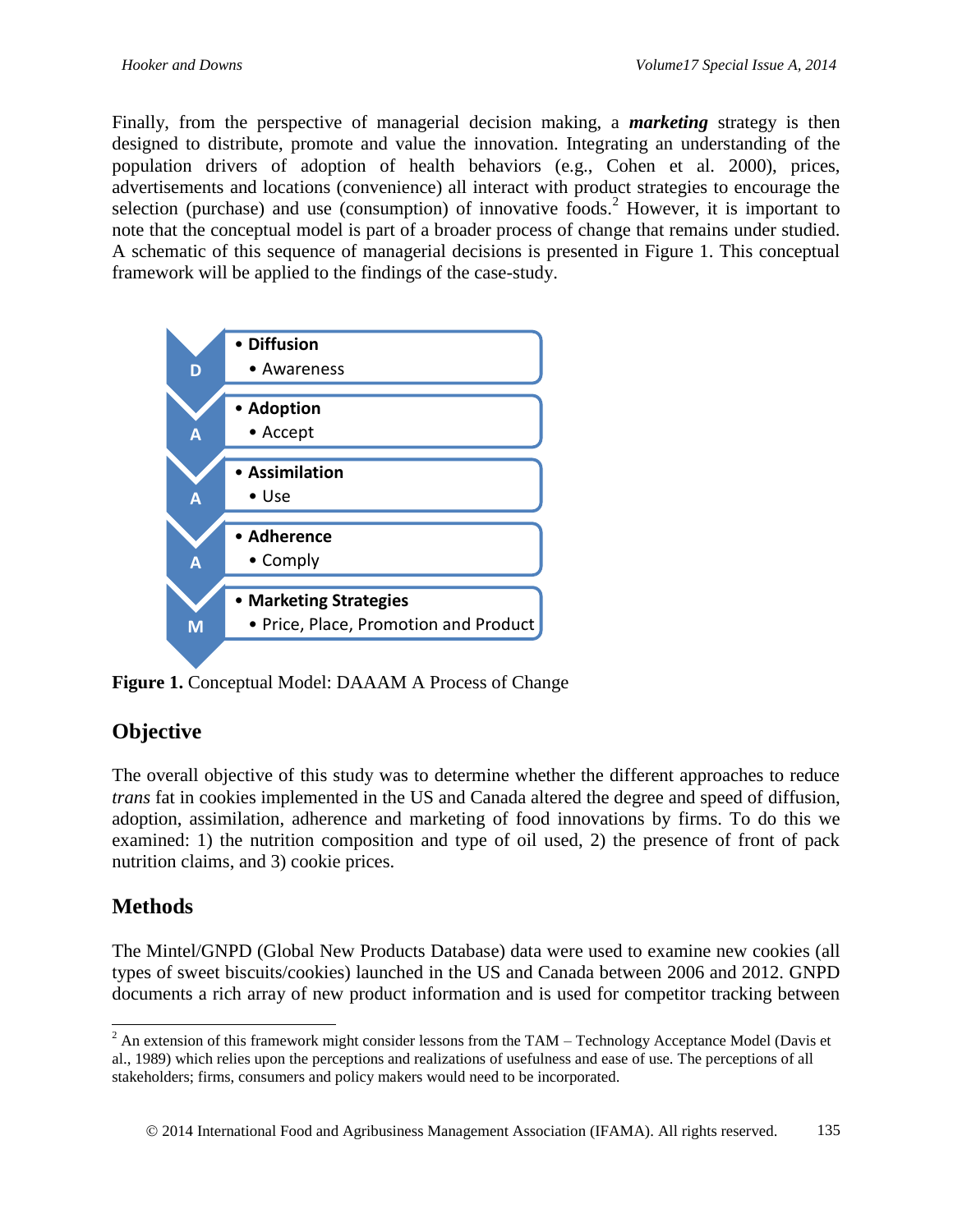rival companies. New product launches sold in supermarkets, drug stores, natural food stores/health shops, gas stations, convenience stores and independent outlets are included in the database. The data are compiled by looking at food label information and not through food composition analysis. Key nutrient levels for each product were compared over time, and across each country.

We selected cookies as the food category of interest in this study given that they are frequently consumed, have traditionally used *trans* fat rich PHVOs as their major lipid ingredient and progress towards *trans* fat removal in this category has been slower than other food categories (Downs et al. 2013; Unnevehr and Jagmanaite 2008). Moreover, the food industry has indicated that there may be challenges in finding a replacement lipid in bakery products given the organoleptic properties demanded by consumers (Eckel et al. 2007).

In order to compare nutrient contents across cookies with different serving sizes, we used a standardized 100g serving. Although the average suggested serving size is approximately 30 grams, consumers often exceed recommended serving sizes. The main type of oil used was identified by examining the ingredients list of individual cookie products. Given that ingredients are listed in the order of largest to smallest contribution to the cookie, we identified the first oil/fat type listed on the label as the primary oil ingredient. In many cases several types of oils are listed. However, our analyses focused on the main oil ingredient. In order to identify the proportion of oil types used, we divided the total number of cookies with each primary oil by the number of cookies per country and year.

All statistical analyses were performed using SPSS (version 19). T-tests and one-way ANOVAs were used to assess differences among groups using continuous variables and chi-squared tests were used to assess differences of categorical variables. Non-parametric tests (Mann-Whitney Utest and Kruskal Wallis test) were used to assess differences among groups of abnormally distributed variables. A p-value of <0.05 was considered statistically significant.

### **Results**

Our data set include a total of 2,701 new cookies launched in the US and 965 in Canada over the period 2006-12. Numbers of cookie innovations are reasonably consistent over time with the exception of a recessionary dip in 2008 and 2009 in the US.

Overall, 12.2% of cookies contained *trans* fat in the US as compared to 29.6% in Canada  $(p<.001)$  which is surprising to see if one believes these markets to have similar diffusionadoption-assimilation drivers. Figure 2 depicts the proportion of cookies with and without *trans* fat. The proportion of cookies without *trans* fat significantly increased over time in both countries  $(p<0.01)$ . In both countries there was a decrease in the proportion of cookies containing *trans* fat in 2009 as compared to earlier years. More specifically, in 2008 12% of US cookies contained *trans* fat as compared to 9% in 2009. In Canada, 35% of cookies in 2008 contained *trans* fat as compared to 28% in 2009. It is therefore impossible to attribute the decline in Canada to the deadline for compliance with self-regulation. Further, there is mixed evidence for Canada after this date, with little improvement in the proportion of cookies reporting any *trans* fat content (and for 2012 a reversal) perhaps indicating a step back in adherence.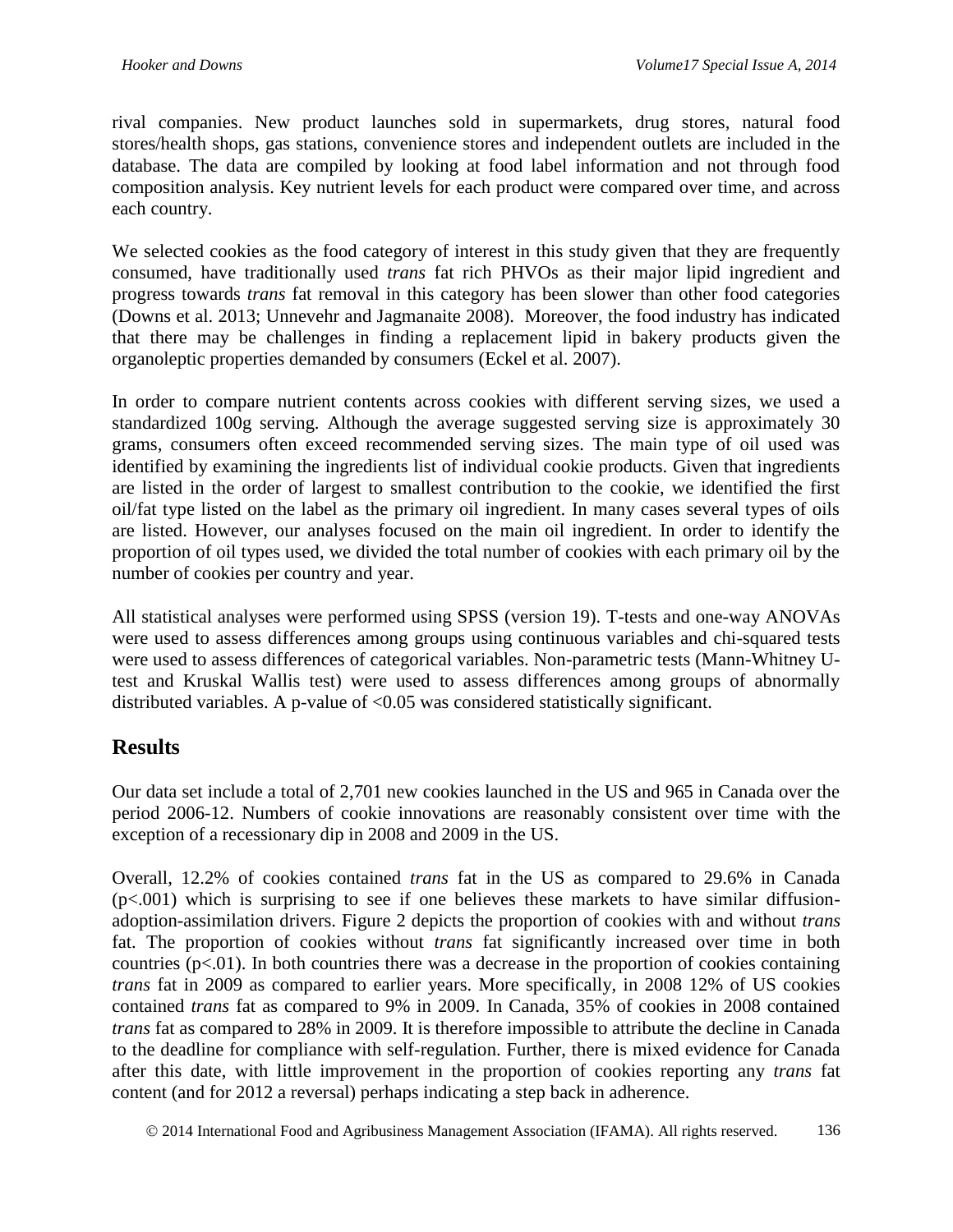

**Figure 2.** The proportion of products containing *trans* fat in the US and Canada from 2006 to 2012.

Although there were differences in the proportion of cookies that contained *trans* fat between the two countries the actual quantity of *trans* fat did not differ (p=.347). Table 1 (see Appendix) depicts the composition of cookies over time. There were no significant differences in key nutrients in Canadian and US cookies with the exception of 2009 where Canadian cookies had significantly more saturated fat  $(9.0 \pm 5.6 \text{ vs } 10.7 \pm 6.5; \text{ p} = 0.015)$  and energy ( $\text{p} = 0.023$ ) than US cookies. However, sodium levels were significantly higher in the US (308.0  $\pm$  142.4 vs 255.6  $\pm$ 145.5; p=0.002). In the US, saturated fat was higher in 2012 as compared to 2006 and 2007 and *trans* fat levels decreased over the same time period. In Canada, with the exception of reductions in *trans* fat over time, there were no differences in the composition of cookies from 2006 to 2012.

#### *Products Containing trans Fat*

The cookies that contained *trans* fat differed from those that did not contain *trans* fat in both countries. More specifically, the cookies without *trans* fat were significantly lower in energy, lower in fat and higher in protein and fiber in the US and Canada. Overall, 19% of US and 24% of Canadian cookies had front of pack product positioning claims related to *trans*, saturated or total fat. Of those cookies, 98.3% contained no *trans* fat. The relationship between saturated fat and *trans* fat was different between the two countries, though not apparently due to the joint saturated plus *trans* fat requirements of Canada. In the US, saturated fat content was significantly higher in the cookies that did not contain *trans* fat but in Canada saturated fat levels were significantly lower because those products with *trans* fat had markedly higher saturated fat contents (11.5g/100g Canada vs. 7.9 g/100g US, a significant difference). We interpret this to be partial support for the role of assimilation. Firms select nutrition quality among their product portfolios in distinct ways across the two nations.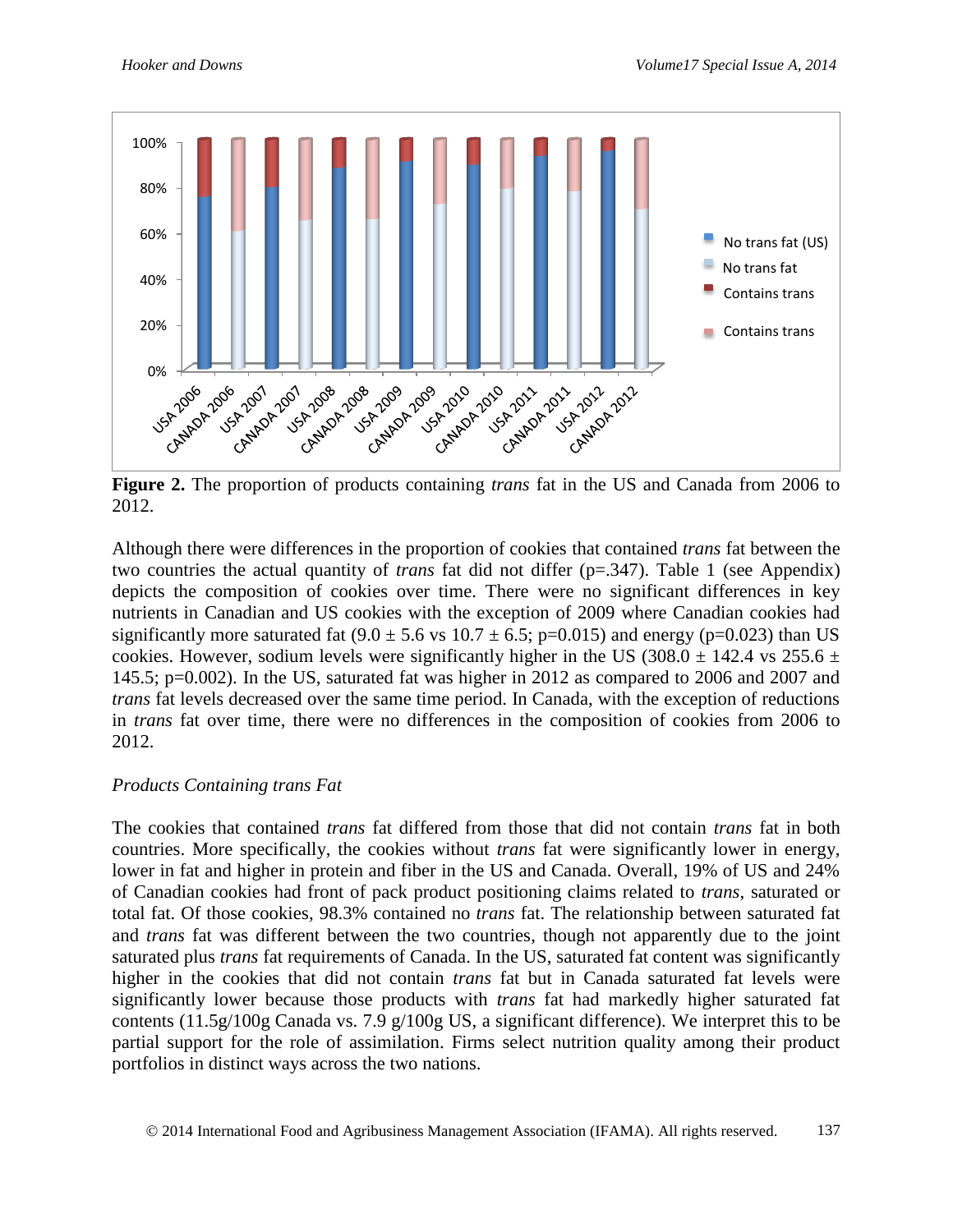#### *Private Labels*

Overall, there was no difference in the proportion of branded or private label cookies (12% vs 12.6%) containing *trans* fat in the US. However, in Canada 26% of branded products contained *trans* fat as compared to 45.6% of private label cookies (p<0.01). Retailers differ across nations, food processors less so. This therefore may be interpreted as partial support of the role of adoption decisions across types of firms in each country if one believes those contract manufacturing firms producing private label cookies in the US are not similarly producing for Canadian grocery chains.

#### *Price*

Price was significantly related to the presence of *trans* fat in cookies. Median price per 100 grams was \$US 0.75 (interquartile range: \$US 0.46, \$US 1.48) in US cookies containing *trans* fat as compared to \$ US 1.36 (interquartile range: \$US 0.82, \$US 2.66) in cookies without *trans* fat  $(p<.001)$ . In Canada, the same relationship was found where cookies that did not contain *trans* fat were more expensive (Median: \$US 1.79; interquartile range: \$US 1.02, \$US 3.51) than those containing *trans* fat (Median: \$US 1.43; interquartile range: \$US 0.87, \$US 2.58; p=.001). Following the recommendations of two reviewers we referenced two producer price indices (US Bureau of Labor Statistics, 2003-13) to consider cost-based drivers of these price changes. Both the cookie and cracker manufacturing and fats and oils refining and blending series exhibited significant increases over the 2007-9 period for the former and 2007-8 period for the latter. This period coincided with general food inflation at the consumer level - firms altering marketing mixes (both product and price). Yet this general trend doesn't suggest why we see changes in the various types of fats/oils used (see below).

#### *Product Launch Type*

There were no significant differences in the energy or macronutrient content among the different types of product launches. However, cookies that were being launched with new packaging had significantly less sodium than new products and new variety/range extensions in the US ( $p<.001$ ) and Canada (p=.016). Cookie re-launches were the least likely to contain *trans* fat (6.3%) as compared to other launch types (new product (17%), new variety/range (19%), new packaging (14%), new formulation (10%);  $p<0.05$ ). This result is perplexing, while diffusion may play a role as cookies pass through a life cycle (launch-re-launch/reformulation) it isn't clear why relaunched products should be the "best." Indeed, more novel products appeared to have higher *trans* fat content.

#### *Type of Oil Used*

Overall, 71% of US and 70% of Canadian cookies contained more than one oil ingredient. Figures 3 and 4 depict the different types of oils used as the main fat ingredient in cookies launched between 2006 to 2012 in the US and Canada, respectively. In the US, the main fat ingredient was PHVOs in 2006 but by 2012 it was palm oil. In Canada, vegetable oils were the main fat ingredient used in both 2006 and 2012. Overall, in both countries the use of PHVOs decreased over time and by 2012 only 8.3% of cookies in the US and 1.3% in Canada used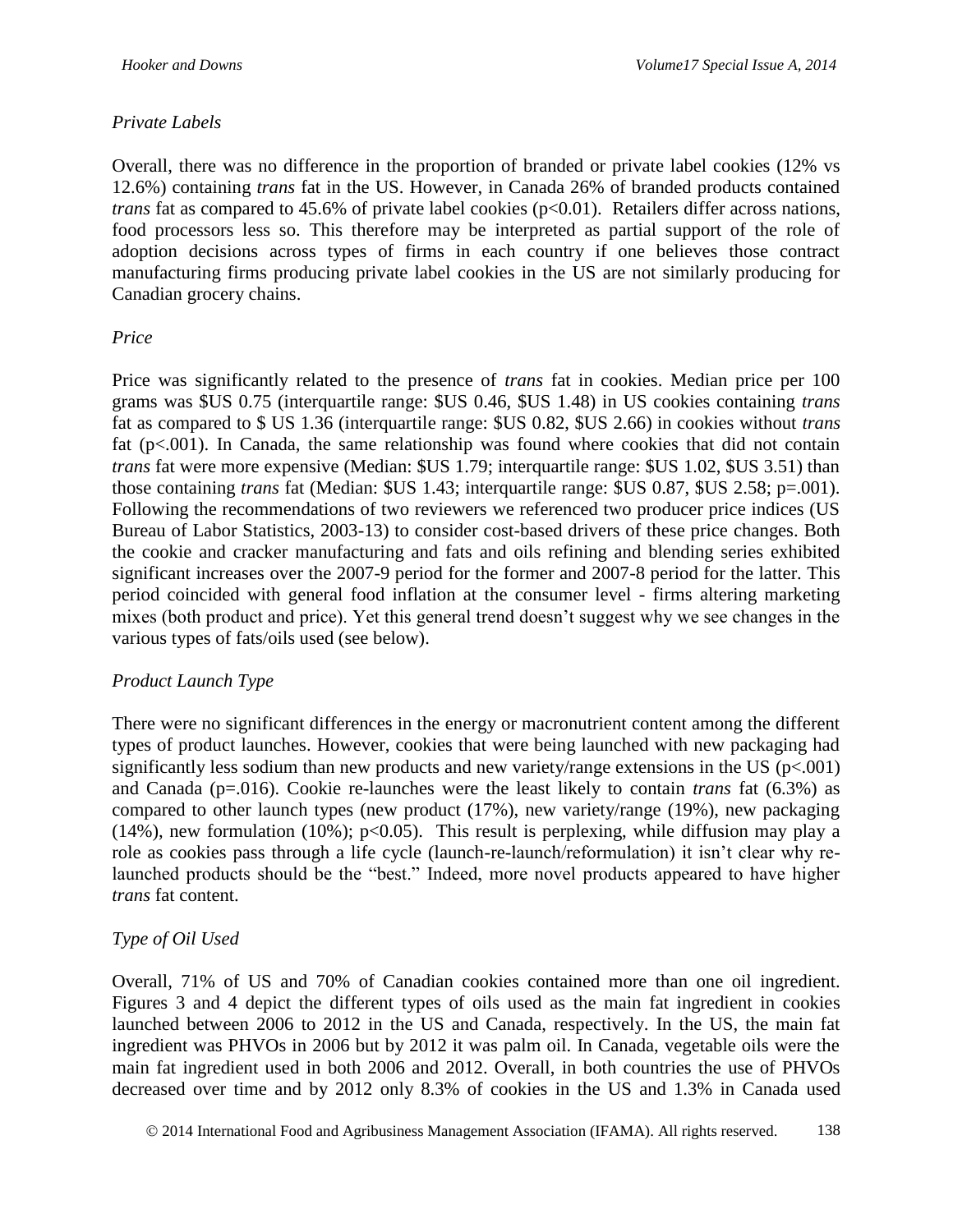PHVOs as the main oil ingredient. However, many of the shortenings - most of which were made up of hydrogenated fat in combination with another type of oil - included smaller quantities of PHVOs. In the US 31% included PHVOs as compared to only 5.4% in Canada. Of the cookies that did not report *trans* fat quantities on the label, 11.7% in the US still contained PHVOs or shortening containing PHVOs as the main oil ingredient. In Canada, only 2.7% of cookies that did not report *trans* fat on the label included PHVOs as the main oil ingredient. Cookies launched in the US provided information in the ingredients list on use of interesterification and high-oleic oils (Flickinger 2004). In 2012, 6% of cookies used interesterification and 6.8% used high-oleic oils.

Vegetable oils were blends of a variety of oils usually including a soft oil (mono or polyunsaturated) and a hard oil (palm, palm kernel or coconut). In the US, the most frequent combination was soybean and palm and in Canada it was canola and palm. Many of the cookies provided a list of oils that they may use. For example, "canola or soy and palm and palm kernel" or "sunflower or safflower", etc. In some cases, the ingredients list would provide up to six possible oils that may be used including PHVOs. Overall, 12% of US and 6% of Canadian products gave multiple possibilities for the oil used. Again, the provision of such marketing information (product and promotion strategies) is an important final step in the conceptual model.

### **Implications and Limitations**

Managers often call for flexibility in meeting standards or new rules and regulations. Other stakeholders question the effectiveness of self-regulation and advocate for mandatory regulation. In the US this has led for continued calls for further attention to the role of *trans* fat in the diet as characterized by FDA's recent proposed policy change to classify PHVOs as unsafe (FDA, 2013). Within the food environment, manufacturers and retailers can be encouraged to change the nutritional quality of products available (whether through choice editing of the assortment or through product innovation) and to play a role in information dissemination and education. How do managers decide strategy? This case study provides a comparison of two sets of responses to self-regulation primed by mandatory inclusion of *trans* fat on food labels.

Although *trans* fat levels were already decreasing between 2001 and 2006 in the US and Canada, we found a further reduction of nearly 50% coinciding with the implementation of the labeling regulation. The types of replacement oils used in the different product formulations were variable (i.e., high in saturated fat versus high in unsaturated fats). The way managers respond to different policies in terms of product reformulation has potential health implications. We found some benefit to considering the multi-step managerial decision making process (DAAAM) but clearly more work is needed if this model is to have any predictive merit.

Given the resources required to reformulate products, it may be an opportunity not only to remove *trans* fat but also address other key nutrients as well. This would further complicate the already dense diffusion-adoption-assimilation-adherence-marketing process to overlay multiple dimensions of nutrition quality. But towards this goal, we found that cookies that did not contain *trans* fat in both countries were also less energy dense and had less fat than those that did contain *trans* fat. Moreover, the Canadian cookies that did not contain *trans* fat also had lower saturated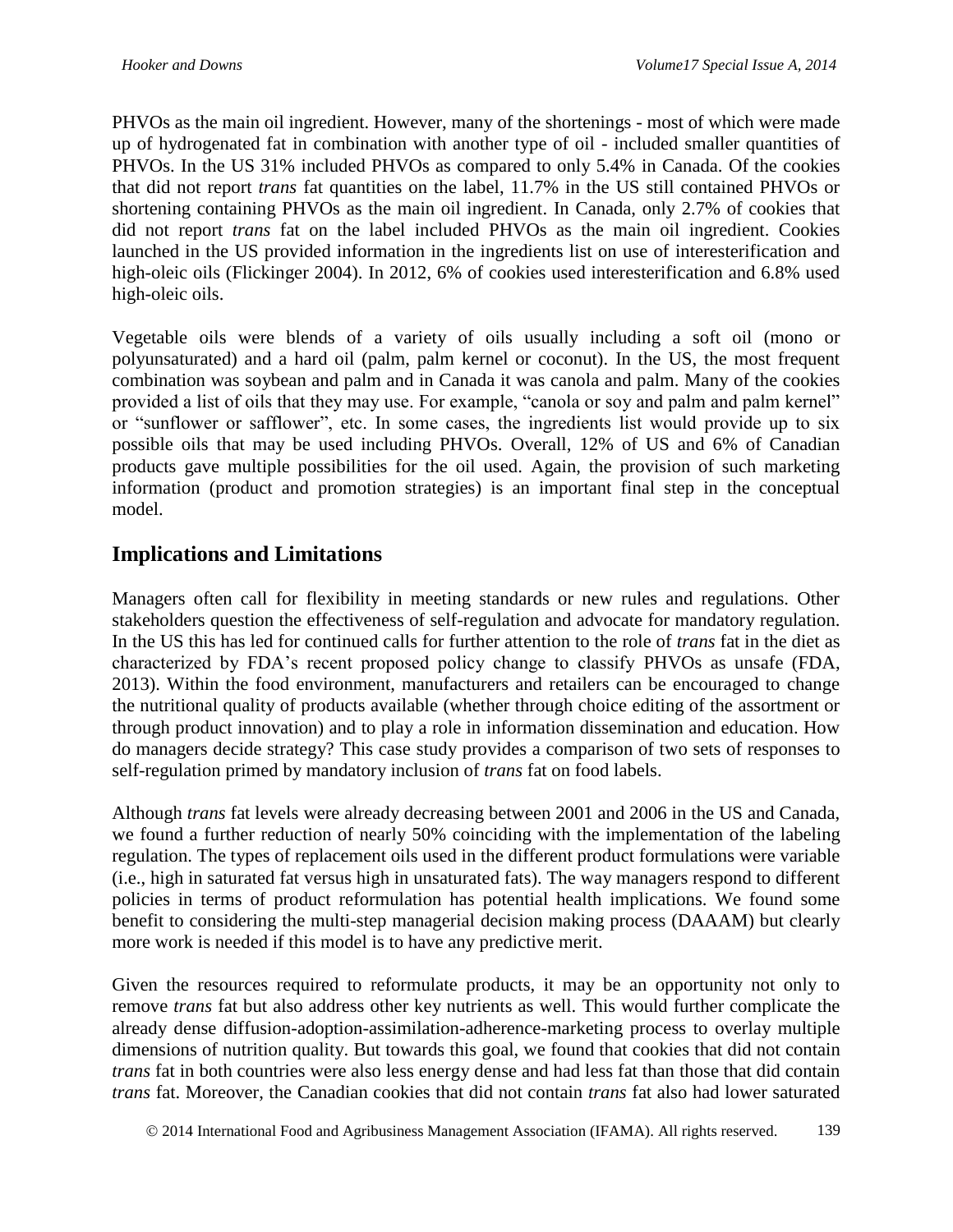fat levels. These differences are important from a public health nutrition perspective, particularly for individuals who consume cookies frequently. Incremental increases in energy and fat have the potential to lead to weight gain over time and increase the risk of diet-related disease. These differences are therefore encouraging from a public health perspective but would need to be extended into a consumption data set to determine if the supply of more nutritious products is related to better quality diets. There has been some concern that industry would simply replace *trans* fat with saturated fats, which may only have a nominal impact on health. However, this case-study demonstrates that product reformulation was done in a way that resulted in relatively healthier cookies, though not uniformly. Although the reformulated products were 'healthier', it is important to note that cookies are an energy-dense, nutrient poor, ultra-processed food product and consumption should therefore be limited.

It is important to acknowledge the importance of price in both consumer decision-making and the decision-making of managers. We found that products that contained *trans* fat were cheaper than their non-*trans* fat containing counterparts. This relationship has also been found in other studies (Albers et al. 2008; Ricciuto and Tarasuk 2005). It is likely that this price differential could be attributed to alternative oil ingredients being more expensive than PHVOs as highlighted by producer price index data. This points to the need for complementary policies and approaches to reducing *trans* fat in food products and promoting the consumption of healthier oils, given that price conscious consumers may be more likely to buy lower priced products that contain *trans* fat. Interestingly, we found that nearly double the proportion of private label cookies contained *trans* fat as compared to branded cookies in Canada. It is likely that these cookies cater to price conscious consumers providing additional support for policies that go beyond nutrition labeling (e.g., *trans* fat bans) to reduce *trans* fat levels in processed food.

In addition to price, the way products are positioned can influence consumer-purchasing patterns. A substantial proportion of cookies in both Canada and US contained front of pack nutrition claims related to fat. Managers use front of pack nutrition claims as a marketing tool to promote sales (Nestle and Ludwig 2010; Van Camp et al. 2013b). They also often highlight multiple attributes and can provide a "health halo" which reduces the probability consumers explore traditional side of pack (Nutrition Facts) information for more detail. Applying our DAAAM approach to food innovation, it appears clear that various diffusion-adoption-assimilationadherence decisions can be supported by a range of marketing strategies, including the price, product and promotion. Further firm and brand-level analysis would be useful to determine if front of pack nutrition marketing claims such as these are associated with higher quality products or not.

The conceptual model is part of a broader process of change that remains under studied. We don't consider the motivation for starting the food innovation process by policy makers for example through industry outreach and education to promote awareness. Neither do we extend the model to consider the *impact* of these changes in supply on nutrient intake, diet quality and wellness (which may need to accommodate lifestyle changes such as exercise, smoking, etc.). A fully integrated approach would also include feedback loops encouraging subsequent policy changes, managerial decisions and consumer reactions. The empirical case provides a perspective over time in one product category focusing (mostly) on one food component – fat.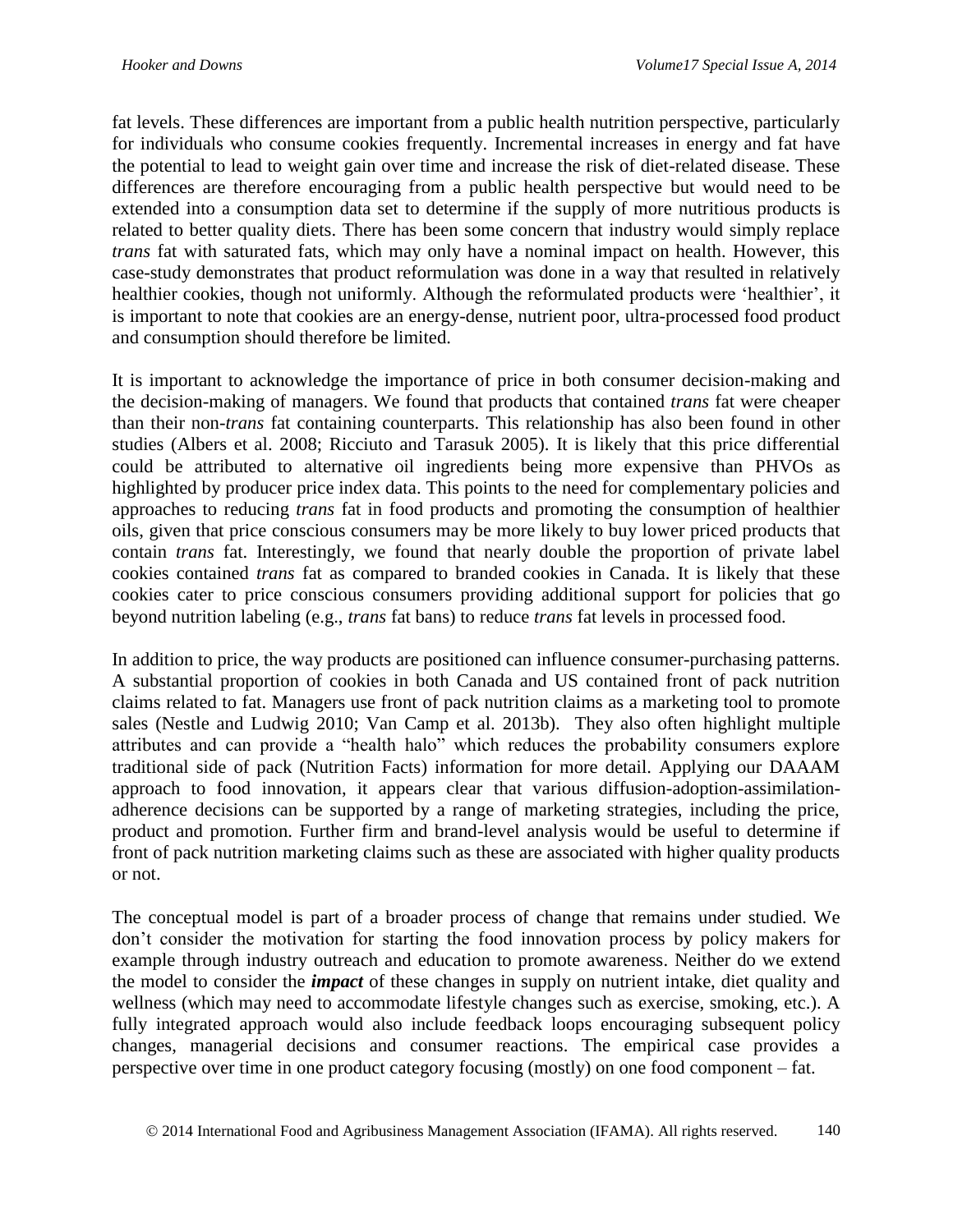In addition to the aforementioned limitations related to the conceptual model, there are also limitations in the data used to conduct these analyses. Although the Mintel data provides us with an understanding of the nutrient quality of new products launched, it does not provide information on market share. Moreover, we do not have information on consumption patterns, thereby limiting the analyses to the foods that are available for consumers to purchase rather than those actually purchased and consumed. Nevertheless, these findings still provide important information which have the potential to inform the policy making process. One of the implications of these study findings for policy makers is that mandatory nutrition labeling can influence the quality of food available in the market, as it becomes an impetus for product reformulation. In this context such a role was likely aided by increased consumer awareness for low *trans* products and subsequent changes in demand. The labeling regulation in both countries was likely the impetus of these changes but this study does not evaluate the direct impact of the policy on new product launches. However, the distinct implementation approaches used in the US and Canada appeared to have some role on the DAAAM food innovation process.

It is important to acknowledge that diet and wellness isn't simply a discussion of one product, one attribute or one eating occasion! Product reformulation of processed foods is only one component of a multipronged approach to improving the quality of the food supply leading to improved diets and reduced risk of non-communicable disease. Nutrition labeling of packaged foods should be complemented with broader initiatives aimed at improving access to affordable healthy foods. The national diets of the US and Canada include contributions from manufacturers and food service companies alike, so innovations from a range of food firms need to be considered when determining how to improve diet quality.

### **References**

- Albers, M.J., L.J. Harnack, L. M. Steffen and D.R. Jacobs. 2006. Marketplace survey of transfatty acid content of margarines and butters, cookies and snack cakes, and savory snacks. *Journal of the American Dietetic Association* 2008;108:367–70. doi:10.1016/j.jada.2007.10.045 PMID:18237584
- Cohen, D.A., R.A. Scribner and T.A. Farley. 2000. A Structural Model of Health Behavior: A Pragmatic Approach to Explain and Influence Health Behaviors at the Population Level. *Preventative Medicine* 30: 146-154.
- Cooper, R.B. and R.W. Zmud. 1990. Information Technology implementation research: A technological diffusion approach. *Management Science* 36(2):123-139.
- Davis, FD, RP Bagozzi, and PR Warshaw. 1989. User Acceptance of Computer Technology: A Comparison of Two Theoretical Models. *Management Science* 35(8): 982–1003
- Downs S.M., A.M. Thow, and S.R. Leeder. 2013. The effectiveness of policies for reducing dietary *trans* fat: a systematic review of the evidence. *Bulletin World Health Organization.* 1-91(4):262-269.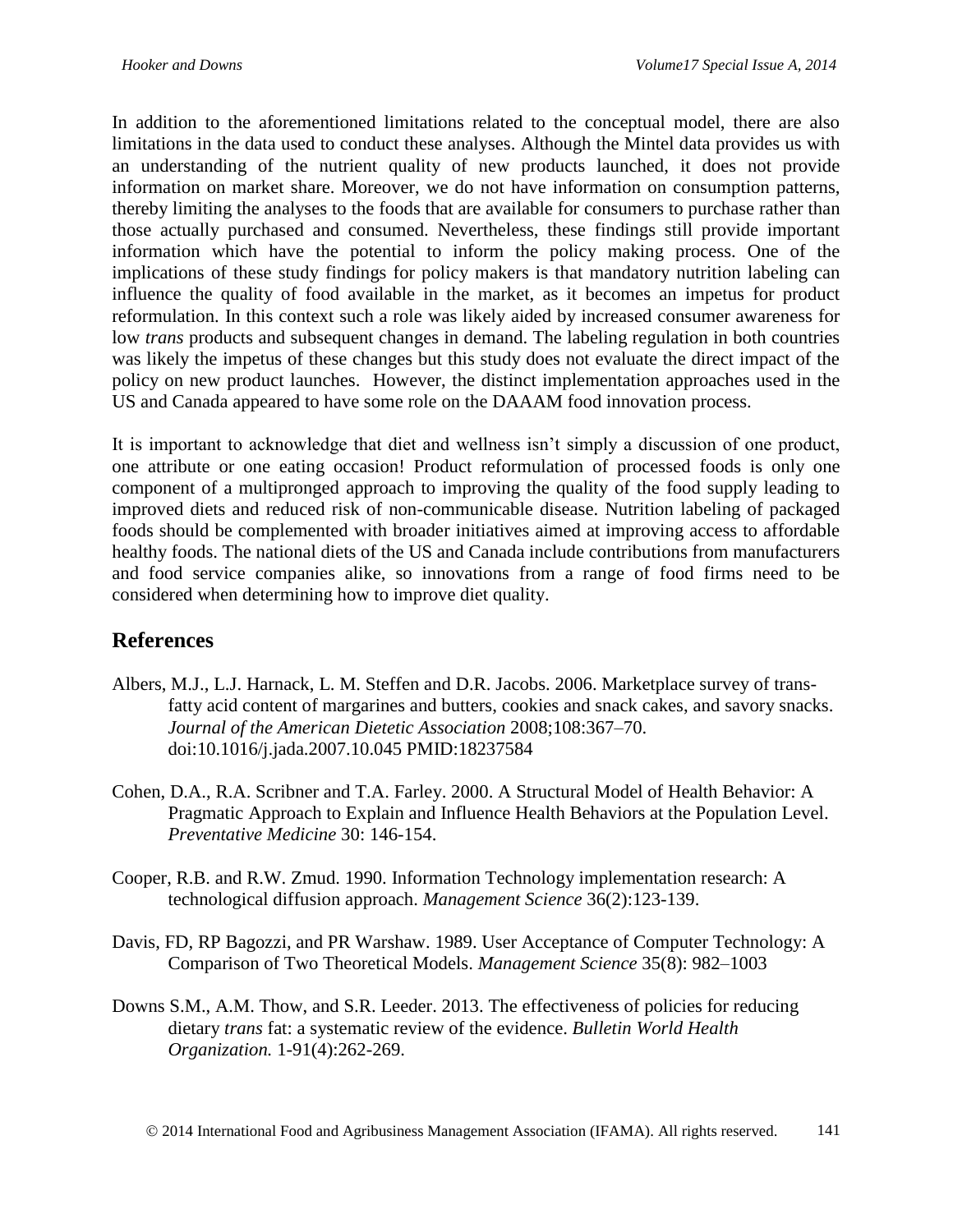- Eckel, R. H., S. Borra, A. H. Lichtenstein and S. Y. Yin-Piazza. 2007. Understanding the Complexity of Trans Fatty Acid Reduction in the American Diet American Heart Association Trans Fat Conference 2006: Report of the Trans Fat Conference Planning Group. *Circulation* 115(16): 2231-2246.
- Eckel, R. H., P. Kris-Etherton, A. H. Lichtenstein, J. Wylie-Rosett, A. Groom, K. F. Stitzel, and S. Yin-Piazza. 2009. Americans' awareness, knowledge, and behaviors regarding fats: 2006-2007. *Journal of the American Dietetic Association* 109(2): 288-296.
- Flickinger, B.D. and P. J. Huth. 2004. Dietary fats and oils: technologies for improving cardiovascular health. *Current Atherosclerosis Reports* 6:468-476.
- Food and Drug Administration. 2003. Guidance for Industry: *Trans* Fatty Acids in Nutrition Labeling, Nutrient Content Claims, Health Claims; Small Entity Compliance Guide. http://www.fda.gov/Food/GuidanceRegulation/GuidanceDocumentsRegulatoryInformati on/LabelingNutrition/ucm053479.htm.
- Food and Drug Administration. 2013. Tentative Determination Regarding Partially Hydrogenated Oils; Request for Comments and for Scientific Data and Information. *Federal Register* 78(217): 67169-75.
- Health Canada. 2006. *TRANS*forming the food supply. Report of the *trans* Fat Task Force. [http://www.hc-sc.gc.ca/fn-an/nutrition/gras-](http://www.hc-sc.gc.ca/fn-an/nutrition/gras-trans-fats/tf-ge/tf-gt_rep-rap-eng.php)*trans*-fats/tf-ge/tf-gt\_rep-rap-eng.php
- Henson S. and M Heasman. 1998. Food Safety, Regulation and the Firm: Understanding the Compliance Process. *Food Policy* 23(1): 9-23.
- Lewin, K. 1951. *Field Theory in Social Science* Harper and Row. New York.
- Marion BW. 1976. Application of the Structure, Condict, Performance Paradigm to Subsector Analysis. WP-7 Dept. of Ag and Applied Econ, University of Wisconsin. [www.aae.wisc.edu/fsrg/publications/archived/wp-7.pdf](http://www.aae.wisc.edu/fsrg/publications/archived/wp-7.pdf‎)
- Mozaffarian D., M.B. Katan, A. Ascherio, M. J. Stampfer, W.C. Willett. 2006. Trans fatty acids and cardiovascular disease. *New England Journal of Medicine* 354(15):1601-13.
- Mozaffarian, D, MF Jacobson and JS Greenstein. 2010. Food Reformulations to Reduce Trans Fatty Acids. *New England Journal of Medicine*. 362(21): 2037-2039
- Nestle, M., and Ludwig, D. S. 2010. Front-of-package food labels. *JAMA: The Journal of the American Medical Association* 303(8): 771-772.
- Niederdeppe, J. and D.L. Frosch. 2009. News Coverage and Sales of Products with *Trans* Fat: Effects Before and After Changes in Federal Labeling Policy. *American Journal of Preventative Medicine*. 36(5): 395-401.
	- 2014 International Food and Agribusiness Management Association (IFAMA). All rights reserved. 142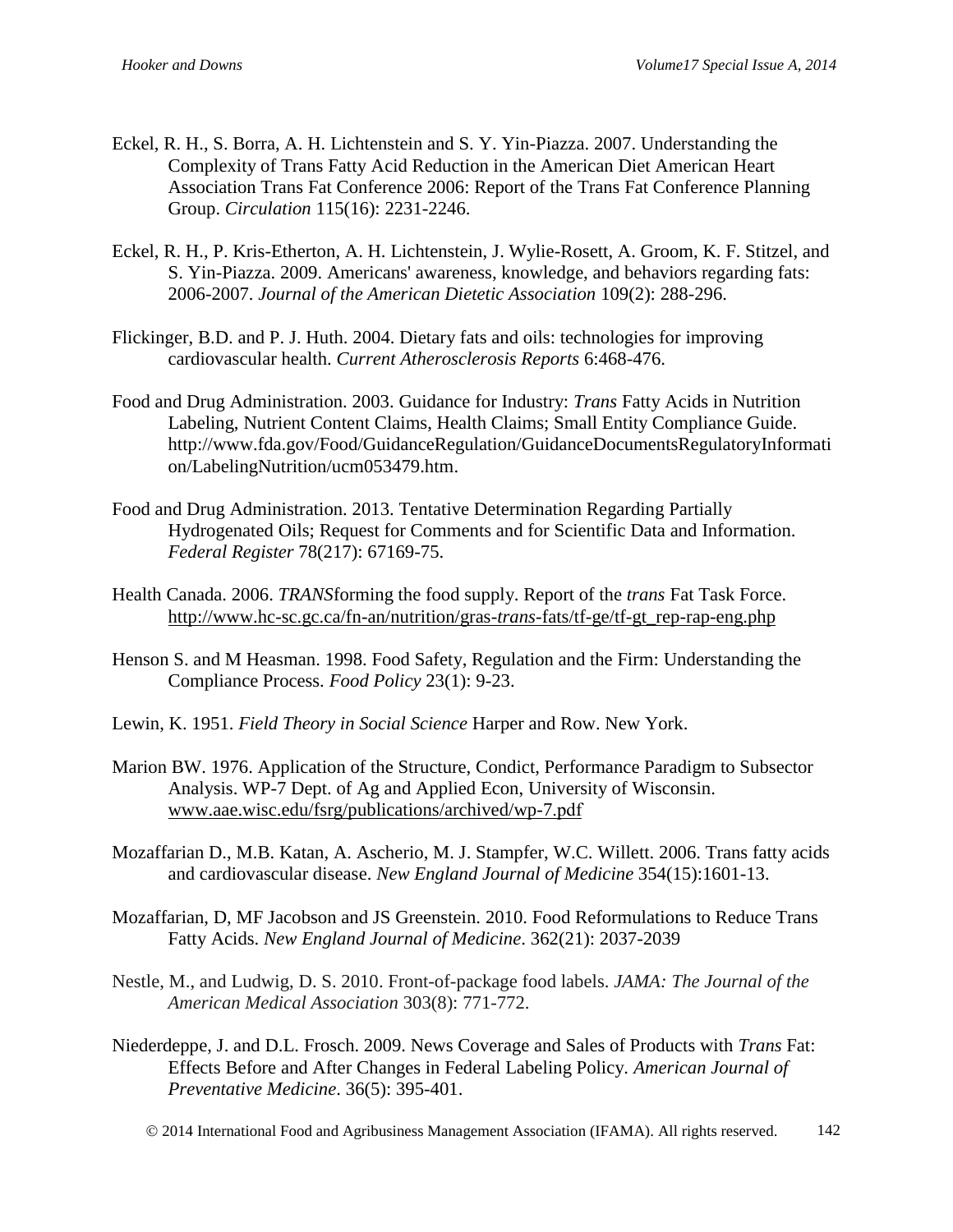- Porter, M.E. 1983. Industrial organization and the evolution of concepts for strategic planning: The new learning. *Managerial and Decision Economics* 4(3): 172–180.
- Rahkovsky, I., S. Martinez and F. Kuchler. 2012. New Food Choices Free of Trans Fats Better Align U.S. Diets with Health Recommendations. *Economic Information Bulletin* Number 95, Economic Research Service, U.S. Department of Agriculture.
- Ratnayake, W.M.N., M.R. L'Abbe and D. Mozaffarian. 2009. Nationwide Product Reformulation to Reduce *Trans* Fatty Acids in Canada: When *Trans* Fat goes out, what goes in? *European Journal of Clinical Nutrition* 63: 808-811.
- Ricciuto, L., K. Lin and V. Tarasuk. 2008. A Comparison of the Fat Composition and Prices of Margarines between 2002 and 2006, When New Canadian Labelling Regulations Came into Effect. *Public Health Nutrition* 12(8): 1270-1275.
- Ricciuto L., H. Ip, and V. Tarasuk. 2005. The relationship between price, amounts of saturated and trans fats, and nutrient content claims on margarines and oils. *Canadian Journal Dietetic Practice and Research* 66:252–5. doi:10.3148/66.4.2005.252 PMID:16332300.
- Rogers, E.M. 2003. *Diffusion of Innovations* (5th ed.). New York: Free Press.
- Schleifer, D. 2013. Categories Count: Trans Fat Labeling as a Technique of Corporate Governance. *Social Studies of Science* 43(1): 54-77.
- Schleifer, D. 2012. The Perfect Solution: How Trans Fats Became the Healthy Replacement for Saturated Fats. *Technology and Culture* 53(1): 94-119.
- Schleifer, D. 2011. We Spent a Million Bucks and Then We Had To Do Something: The Unexpected Implications of Industry Involvement in Trans Fats Research. *Bulletin of Science, Technology and Society*. 31 (6): 460-471.
- Shanahan, C.J., N.H. Hooker and T.L. Sporleder. 2008. The Diffusion of Organic Food Products: Toward a Theory of Adoption. *Agribusiness: An International Journal* 24(3): 369-387.
- Sporleder, T.L., N.H. Hooker, C.J. Shanahan and S. Bröring. 2008. Innovation in Food Products: First-Mover Strategy and Entropy Metrics. *International Food and Agribusiness Management Review* 11(3): 49-65.
- Teegala S.M., W.C.Willett, D. Mozaffarian. 2009. Consumption and Health Effects of Trans Fatty Acids: A Review. *Journal of AOAC International* 92(5):1250-1257.
- Uauy R., A. Aro, R. Clarke et al. 2009. WHO Scientific Update on trans fatty acids: summary and conclusions. *European Journal of Clinical Nutrition* 63:S68-S75.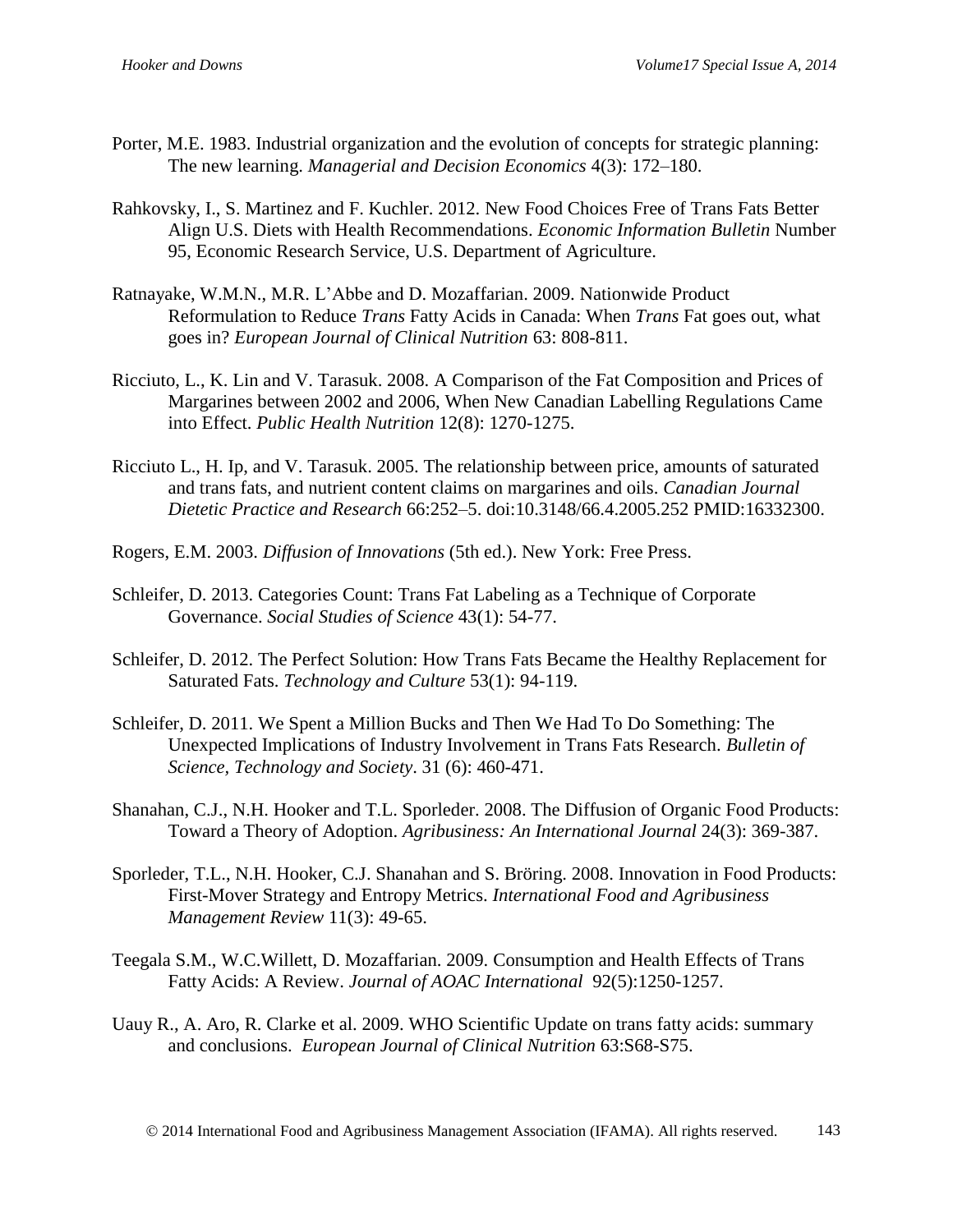- Unnevehr, L.J., and E. Jagmanaite. 2008. Getting Rid of *Trans* Fats in the US Diet: Policies, Incentives and Progress. *Food Policy* 33: 497-503.
- Van Camp, D., N.H. Hooker and C-T Lin. 2012a. Impact of Mandatory *Trans* Fat Labeling on the Fat Content and Composition of New Chip and Cookie Products in the United States. *Public Health Nutrition* 15(6): 1130-1137.
- Van Camp, D., D.M. Souza Monteiro and N.H. Hooker. 2012b. Stop or Go? How is the UK Food Industry Responding to Front of Pack Nutrition Labeling? *European Review of Agricultural Economics* 39(5): 821-842.
- World Health Organization. 2004. Global Strategy on Diet, Physical Activity and Health. [http://www.who.int/dietphysicalactivity/strategy/eb11344/strategy\\_english\\_web.pdf](http://www.who.int/dietphysicalactivity/strategy/eb11344/strategy_english_web.pdf)
- World Health Organization. 2013. WHO. Global Nutrition Policy Review. Geneva: WHO. [http://apps.who.int/iris/bitstream/10665/84408/1/9789241505529\\_eng.pdf](http://apps.who.int/iris/bitstream/10665/84408/1/9789241505529_eng.pdf)